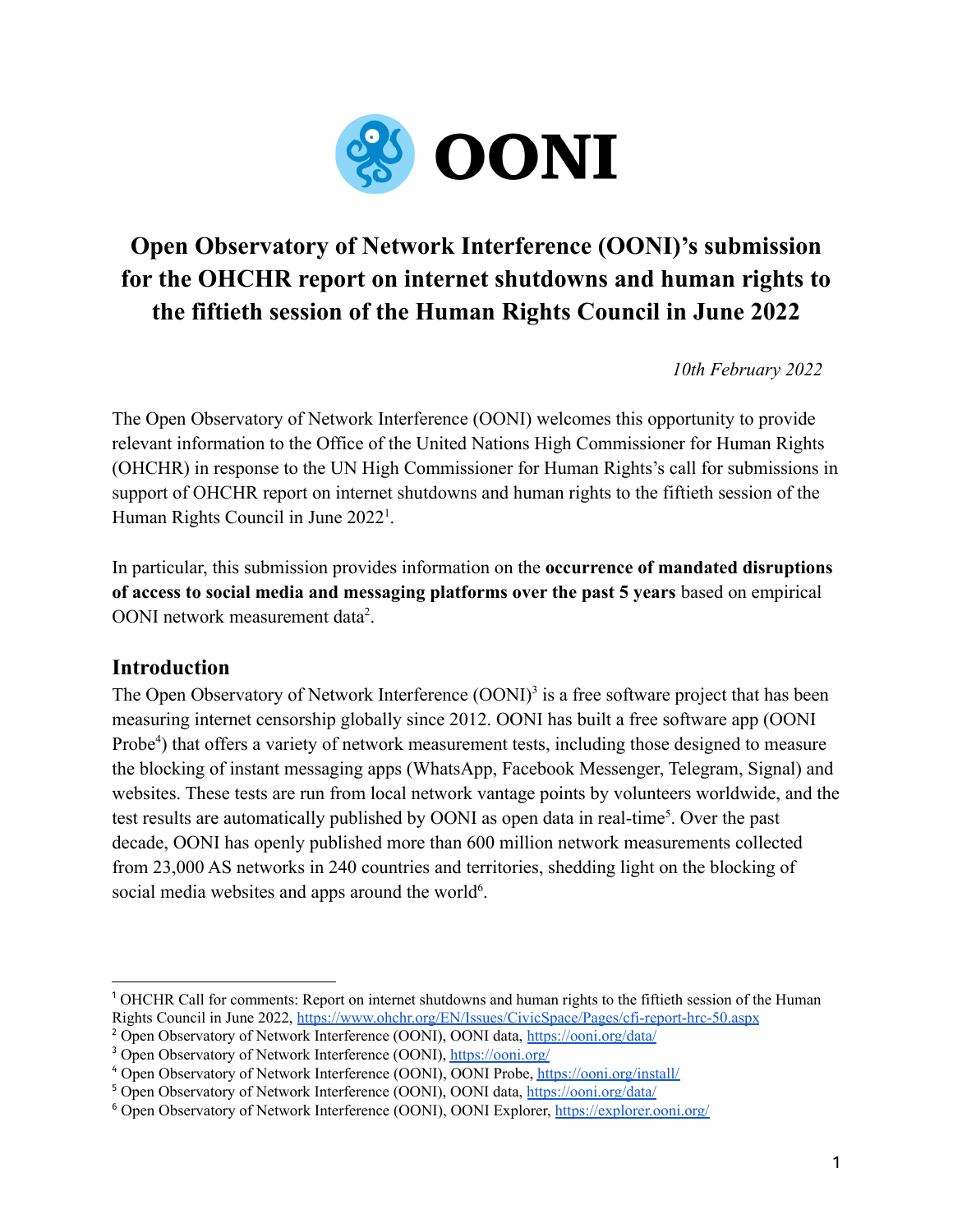Over the past 5 years, **OONI data has shown that social media websites and apps are commonly blocked in correlation with political events**, often occurring during elections and protests around the world<sup>7</sup>. This submission shares a few *examples* of such cases based on OONI data.

# **Social media blocks during elections**

Over the past 5 years, OONI data has shown that access to online social media services has commonly been blocked during elections, particularly in African countries.

## **Uganda**

Amid Uganda's 2016 general election, OONI data shows that access to social media platforms (such as Facebook and Twitter) was blocked in Uganda, as well as leading up to the (fifth) inauguration of President Yoweri Museveni<sup>8</sup>. Authorities argued that the blocking was ordered for "security purposes", but the move allegedly harmed political opposition, which relied on social media to organize protests<sup>9</sup>.

Starting from 1st July 2018, people in Uganda were required to pay the Over The Top (OTT) tax – commonly referred to as the "Social Media Tax" – to the Ugandan government in order to access major online social media platforms (access to which was blocked for those who did not pay the tax)<sup>10</sup>. Civil society groups expressed concern that these taxes would negatively affect internet access and affordability, as well as financial inclusion for low income and marginalized groups such as women, youth and rural communities<sup>11</sup>. As of July 2021, the OTT tax has been replaced by a fixed tax on internet data packages $^{12}$ .

In the days leading up to Uganda's 2021 general election, OONI data shows that ISPs in Uganda blocked access to the Google Play Store (hampering people's ability to download apps), as well as to a number of social media apps (including WhatsApp, Facebook Messenger, and Telegram) and websites (such as facebook.com) – regardless of OTT tax payment. Starting from the eve of Uganda's 2021 general election (13th January 2021), Uganda was disconnected from the internet entirely, and the country experienced a 4-day internet outage. Even though internet connectivity

<sup>7</sup> Open Observatory of Network Interference (OONI), OONI research reports, <https://ooni.org/reports/>

<sup>8</sup> Open Observatory of Network Interference (OONI), "*How Uganda blocked social media, again*", 17th May 2016, <https://ooni.org/post/uganda-social-media-blocked/>

<sup>9</sup> Global Voices, "*Social Media Blocked in Uganda Ahead of President Museveni's Inauguration*", 11th May 2016, [https://advox.globalvoices.org/2016/05/11/social-media-blocked-in-uganda-ahead-of-president-musevenis-inaugurat](https://advox.globalvoices.org/2016/05/11/social-media-blocked-in-uganda-ahead-of-president-musevenis-inauguration/) [ion/](https://advox.globalvoices.org/2016/05/11/social-media-blocked-in-uganda-ahead-of-president-musevenis-inauguration/)

<sup>11</sup> CIPESA, "*Uganda's Social Media Tax Threatens Internet Access, Af ordability*", 16th April 2018, <sup>10</sup> Open Observatory of Network Interference (OONI) and DefendDefenders, "*Uganda's Social Media Tax through the lens of network measurements*", 12th November 2018, <https://ooni.org/post/uganda-social-media-tax/>

<https://cipesa.org/2018/04/ugandas-social-media-tax-threatens-internet-access-affordability/>

<sup>12</sup> CIPESA, "*Uganda Abandons Social Media Tax But Slaps New Levy on Internet Data*",1st July 2021, <https://cipesa.org/2021/07/uganda-abandons-social-media-tax-but-slaps-new-levy-on-internet-data/>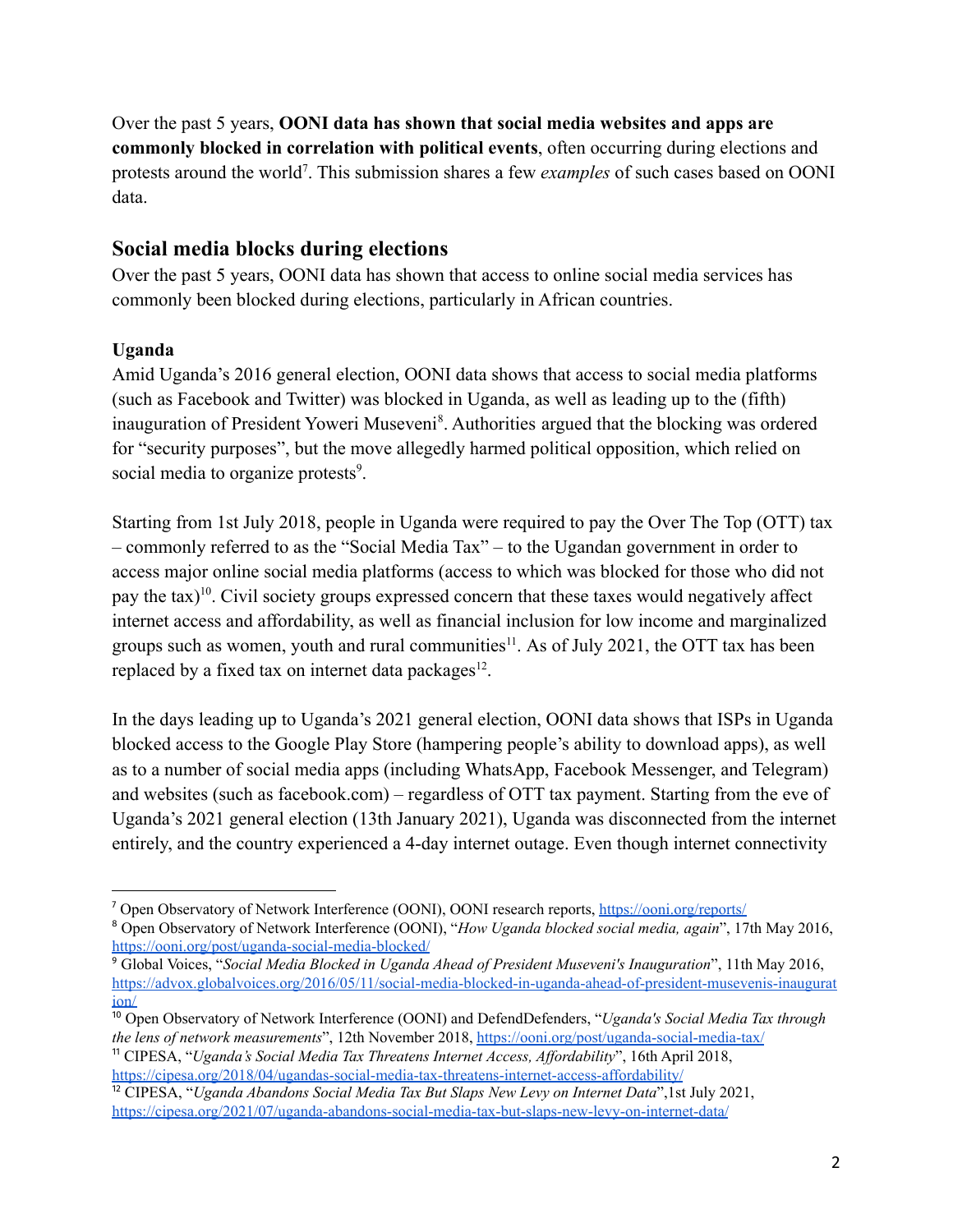in Uganda was restored on 18th January 2021, access to social media platforms remained blocked on many networks thereafter<sup>13</sup>.

#### **Mali, Benin, Togo, and Burundi**

OONI data collected from Mali suggests that access to WhatsApp and Twitter was disrupted amid Mali's 2018 presidential election<sup>14</sup>. On 28th April 2019 – the day of Benin's 2019 parliamentary election – OONI data collected from Benin suggests that access to a number of social media websites was blocked (this was followed by an internet outage)<sup>15</sup>. On 22nd February 2020 – the day of Togo's 2020 presidential election – OONI data collected from Togo shows that access to WhatsApp, Telegram, and Facebook Messenger was blocked in the country<sup>16</sup>. On 20th May 2020 – the day of Burundi's general election – OONI data collected from Burundi shows that access to numerous social media websites (such as facebook.com and instagram.com) and instant messaging apps (WhatsApp, Telegram, Facebook Messenger) was blocked (and that access was restored within the next two days) $17$ .

#### **Tanzania and Zambia**

Starting from the eve of Tanzania's 2020 general election (27th October 2020), OONI data collected from Tanzania started to show the blocking of WhatsApp, Telegram, Facebook Messenger, and several social media websites (overall, OONI data suggests that these blocks were lifted by 11th November 2020)<sup>18</sup>. Similarly, OONI data collected from Zambia shows that access to WhatsApp, Twitter, and Facebook was blocked in Zambia on 12th August 2021 – the day of Zambia's 2021 general election – and that access to these social media services was restored by 14th August  $2021^{19}$ .

# **Social media blocks during protests**

Over the past 5 years, OONI data has shown that access to online social media services has commonly been blocked during protests around the world.

<sup>&</sup>lt;sup>13</sup> Open Observatory of Network Interference (OONI), CAIDA, DefendDefenders, Defenders Protection Initiative, "*Uganda: Data on internet blocks and nationwide internet outage amid 2021 general election*", 22nd January 2021, <https://ooni.org/post/2021-uganda-general-election-blocks-and-outage/>

<sup>15</sup> Open Observatory of Network Interference (OONI) and CAIDA, "*Benin: Social media blocking and Internet* <sup>14</sup> Open Observatory of Network Interference (OONI) and Internet Sans Frontieres, "*Mali: Social media disruptions amid 2018 presidential election?*", 31st July 2018, <https://ooni.org/post/mali-disruptions-amid-2018-election/>

<sup>16</sup> Open Observatory of Network Interference (OONI), "*Togo: Instant messaging apps blocked amid 2020 blackout amid 2019 elections*", 30th April 2019, <https://ooni.org/post/2019-benin-social-media-blocking/>

<sup>17</sup> Open Observatory of Network Interference (OONI), "*Burundi blocks social media amid 2020 general election*", 21st May 2020, <https://ooni.org/post/2020-burundi-blocks-social-media-amid-election/> *presidential election*", 25th February 2020, <https://ooni.org/post/2020-togo-blocks-instant-messaging-apps/>

<sup>18</sup> Open Observatory of Network Interference (OONI), "*Tanzania blocks social media (and Tor?) on election day*", 28th October 2020, <https://ooni.org/post/2020-tanzania-blocks-social-media-tor-election-day/>

<sup>19</sup> Open Observatory of Network Interference (OONI), "*Zambia: Social media blocked amid 2021 general elections*", 24th August 2021, <https://ooni.org/post/2021-zambia-social-media-blocks-amid-elections/>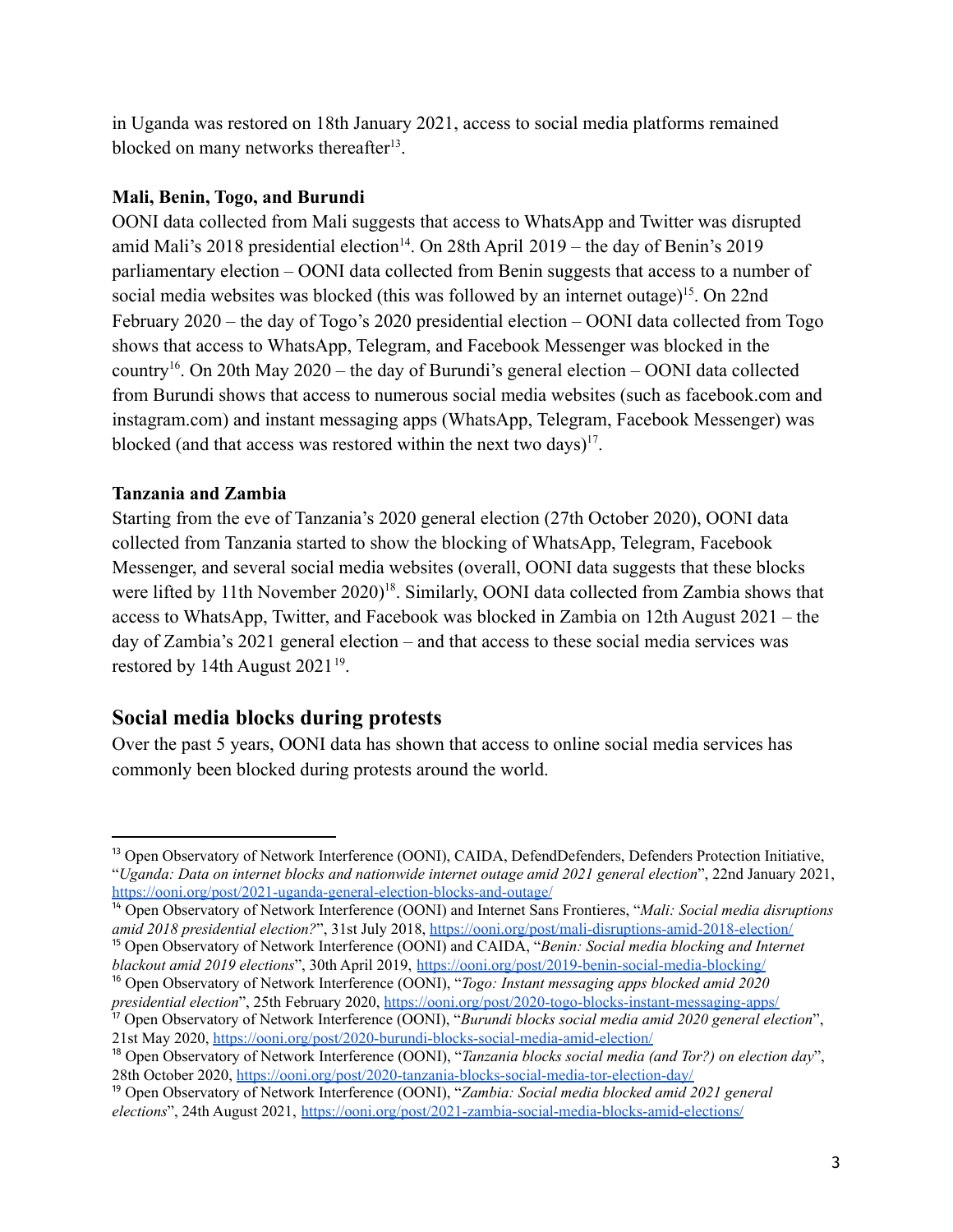#### **Pakistan**

OONI data collected from Pakistan shows that access to WhatsApp, Facebook, Telegram, Twitter, YouTube, and Instagram was temporarily blocked in Pakistan during the November 2017 Islamist protests<sup>20</sup>. Pakistan's Media Matters for Democracy filed a petition in the Islamabad High Court, challenging the Pakistan Telecommunication Authority's (PTA) authority to block websites without due process<sup>21</sup>. As an outcome, the Islamabad High Court declared that the Pakistan Telecommunications Authority's interpretation of Section 37 of PECA is against the Constitution, and that they cannot regulate content without following the due process, the principles of transparency, and oversight $^{22}$ .

#### **Iran and Jordan**

Amid the 2017-2018 anti-government protests in Iran, OONI data shows that access to Telegram, Instagram, and Facebook Messenger was blocked in the country<sup>23</sup>, reportedly as part of a government attempt to stifle the unrest $24$ . During anti-austerity protests in Jordan, OONI measurements suggest that Facebook Live Stream was temporarily interfered with in Jordan between 20th December 2018 to 10th January 2019<sup>25</sup>.

#### **Zimbabwe**

During Zimbabwe's 2019 fuel protests (between 14th to 17th January 2019), OONI data shows that access to WhatsApp, Facebook, Twitter, Instagram, and YouTube was blocked in Zimbabwe. During these protests, data from the Internet Outage Detection and Analysis (IODA) project shows that Zimbabwe also experienced two internet outages<sup>26</sup>. On 21st January 2019, Zimbabwe's High Court reportedly ruled that the internet shutdowns were illegal and ordered the

<sup>22</sup> The Express Tribune, "*PTA not empowered to block any website: IHC*", 21st September 2019, <https://tribune.com.pk/story/2061933/1-pta-not-empowered-block-website-ihc>

<sup>20</sup> Open Observatory of Network Interference (OONI), "*How Pakistan blocked news outlets, social media sites, and IM apps amidst protests*", 29th November 2017, <https://ooni.org/post/how-pakistan-blocked-social-media/>

<sup>21</sup> Digital Rights Monitor, "*Islamabad High Court takes up petition filed by rights activists challenging the legality of social media takedown during Faizabad Dharna; issues notices to PTA and the Federal Government*", 13th March 2018,

[https://www.digitalrightsmonitor.pk/islamabad-high-court-takes-up-petition-filed-by-rights-activists-challenging-the](https://www.digitalrightsmonitor.pk/islamabad-high-court-takes-up-petition-filed-by-rights-activists-challenging-the-legality-of-social-media-takedown-during-faizabad-dharna-issues-notices-to-pta-and-the-federal-government/) [-legality-of-social-media-takedown-during-faizabad-dharna-issues-notices-to-pta-and-the-federal-government/](https://www.digitalrightsmonitor.pk/islamabad-high-court-takes-up-petition-filed-by-rights-activists-challenging-the-legality-of-social-media-takedown-during-faizabad-dharna-issues-notices-to-pta-and-the-federal-government/)

<sup>23</sup> Open Observatory of Network Interference (OONI), "*Iran Protests: OONI data confirms censorship events (Part 1)*", 5th January 2018, <https://ooni.org/post/2018-iran-protests/>

<sup>24</sup> Vice Motherboard, "*Iran Is Blocking the Internet to Shut Down Protests*", 1st January 2018, <https://www.vice.com/en/article/wjpxjy/iran-is-blocking-the-internet-to-shut-down-protests>

<sup>25</sup> Open Observatory of Network Interference (OONI) and Jordan Open Source Association (JOSA), "*Jordan:*

*Measuring Facebook live-streaming interference during protests"*, 12th June 2019, <https://ooni.org/post/jordan-measuring-facebook-interference/>

<sup>26</sup> Open Observatory of Network Interference (OONI) and Digital Society of Africa, "*Zimbabwe protests: Social media blocking and internet blackouts"*, 23rd January 2019, <https://ooni.org/post/zimbabwe-protests-social-media-blocking-2019/>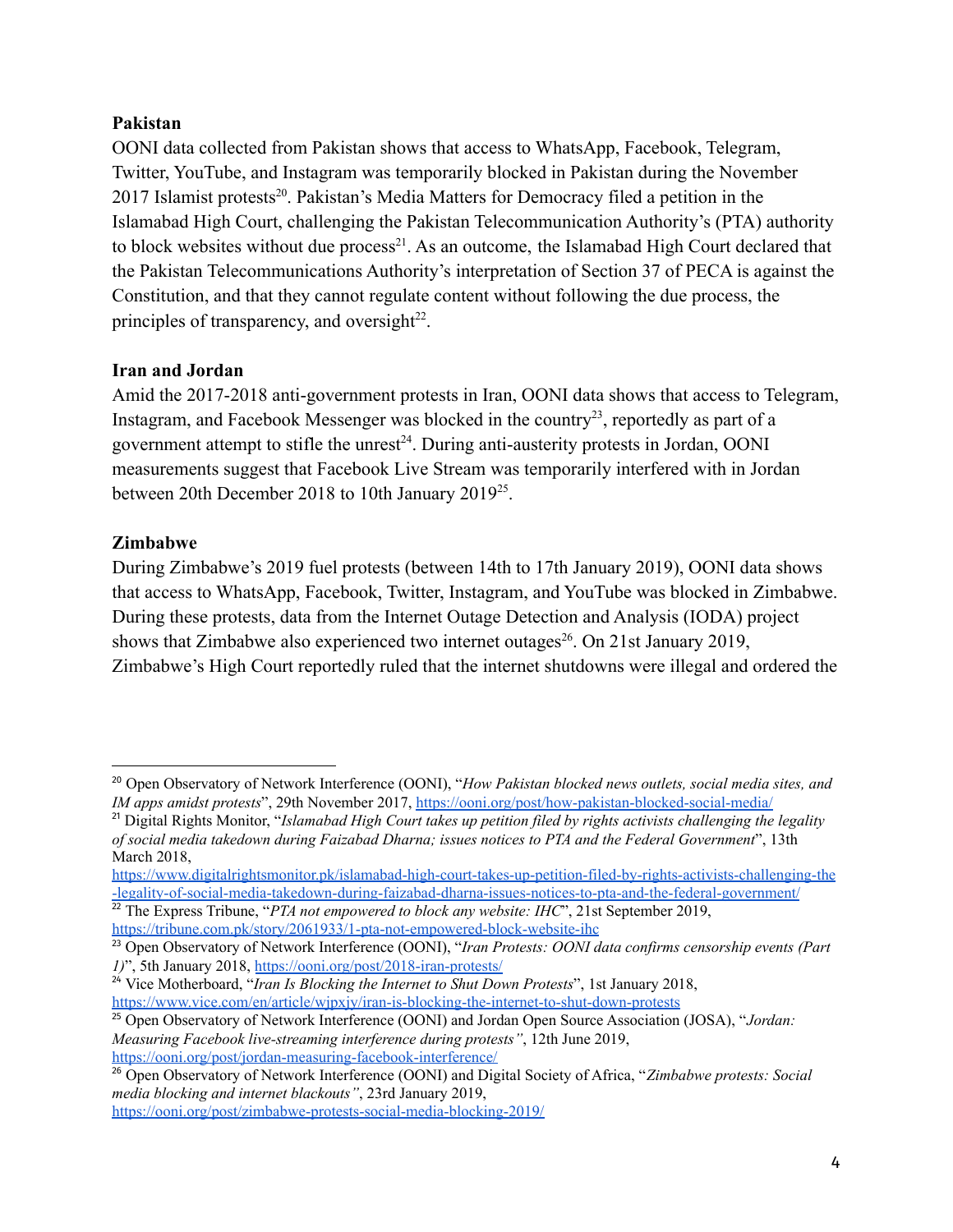government to restore full internet access to the whole country<sup>27</sup>. Zimbabwean ISPs subsequently unblocked access to social media apps and sites.

### **Cuba**

Amid mass anti-government protests in Cuba in July 2021, OONI data shows that access to several online social media services was blocked in the country, including Signal, WhatsApp, Telegram, Facebook, and TikTok<sup>28</sup>.

# **Social media blocks during other sensitive political time periods**

Over the past 5 years, OONI data has shown that access to online social media services has also been blocked during other sensitive political time periods around the world.

## **Ethiopia**

Amid the Oromo protests in 2016, OONI collaborated with Amnesty International on researching the extent of internet censorship in Ethiopia, documenting the blocking of WhatsApp and numerous news media websites<sup>29</sup>. Under a new Prime Minister, many political reforms took place in Ethiopia in 2018, including the unblocking of hundreds of websites $30$ .

About a year later, Ethiopia experienced several internet outages between 11th to 14th June 2019, while OONI measurements revealed that access to WhatsApp and Telegram was blocked thereafter (between 15th to 18th June  $2019)^{31}$ . As these events coincided with Ethiopia's national high school exams, it was reported that internet access may have been restricted in an attempt to prevent students from cheating<sup>32</sup>. On 22nd June 2019, following an alleged coup attempt in the Amhara region, access to the internet was shut down again. Once internet access was restored, access to WhatsApp and Facebook was blocked again<sup>33</sup>.

# **Myanmar**

<https://ooni.org/post/2021-how-signal-private-messenger-blocked-around-the-world/#cuba>

<sup>27</sup> Zimbabwe News (ZIM NEWS), "*Internet shut down illegal…Zimbabwe High Court rules"*, 21st January 2019, <https://zwnews.com/breaking-internet-shut-down-illegal-zimbabwe-high-court-rules/>

<sup>28</sup> Open Observatory of Network Interference (OONI), "*How countries attempt to block Signal Private Messenger App around the world: Cuba"*, 21st October 2021,

<sup>29</sup> Open Observatory of Network Interference (OONI) and Amnesty International, "*Ethiopia: Evidence of social media blocking and internet censorship"*, 14th December 2016, <https://ooni.org/post/ethiopia-report/>

<sup>30</sup> Open Observatory of Network Interference (OONI) and Access Now, "*Ethiopia: Verifying the unblocking of websites"*, 29th June 2018, <https://ooni.org/post/ethiopia-unblocking/>

<sup>31</sup> Open Observatory of Network Interference (OONI), "*Ethiopia: From internet blackouts to the blocking of WhatsApp and Telegram"*, 21st June 2019, <https://ooni.org/post/ethiopia-whatsapp-telegram/>

<sup>32</sup> BBC, "*Ethiopia anger over texting and internet blackouts"*, 16th June 2019, <https://www.bbc.com/news/world-africa-48653392>

<sup>33</sup> Open Observatory of Network Interference (OONI) and Access Now, "*Resurgence of Internet Censorship in Ethiopia: Blocking of WhatsApp, Facebook, and African Arguments"*, 14th August 2019, <https://ooni.org/post/resurgence-internet-censorship-ethiopia-2019/>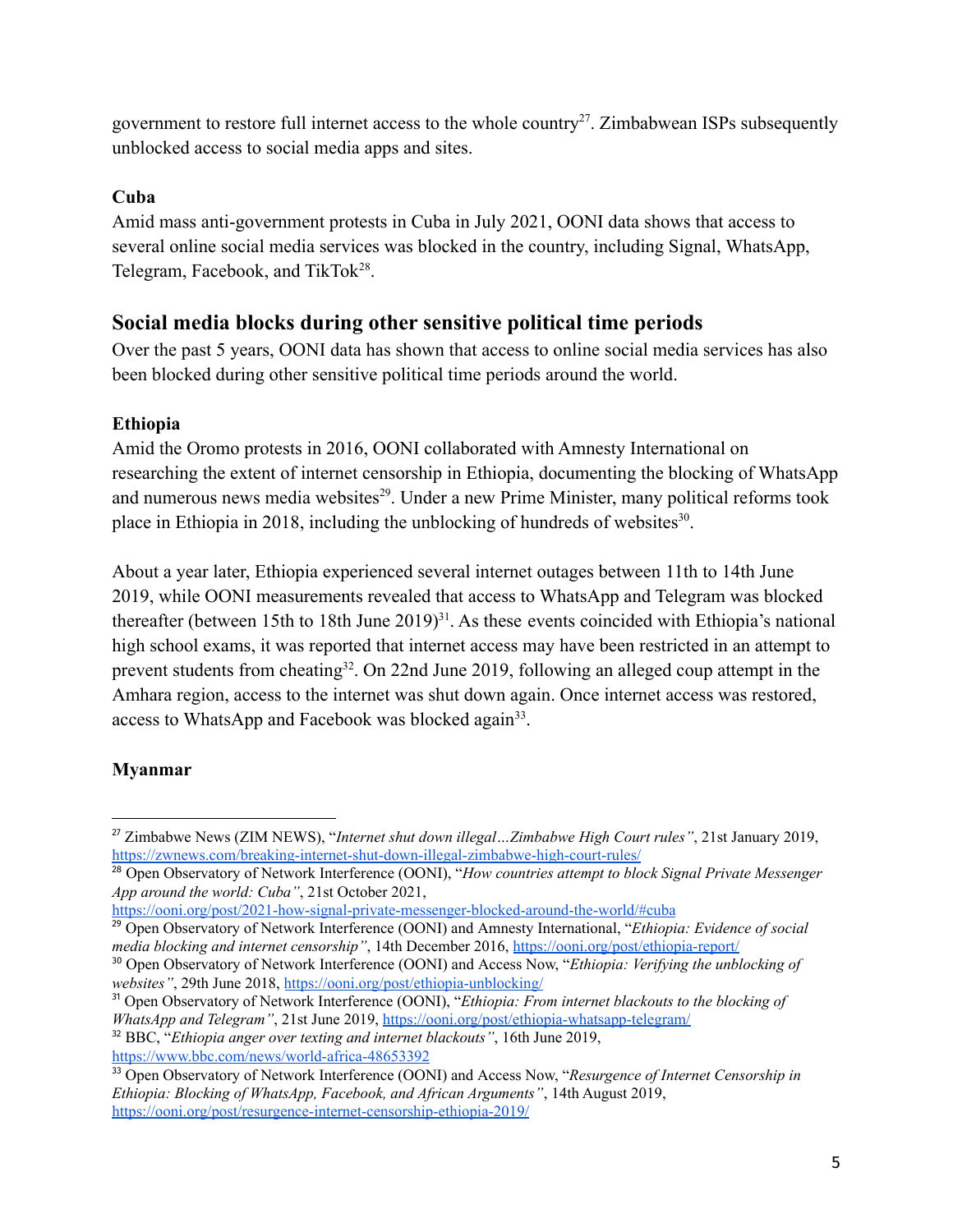In the wake of a military coup in February 2021, Myanmar experienced unprecedented levels of internet censorship. On 1st February 2021, IODA data shows that Myanmar experienced a significant internet outage, starting at 03:30 AM local time. Starting from 4th February 2021 (3 days after the coup), OONI data shows that ISPs in Myanmar started blocking access to online social media services (such as facebook.com and twitter.com) – as of February 2022, these blocks remain ongoing. On 6th February 2021, IODA data shows that Myanmar experienced a 28-hour long internet outage that affected most ISPs in Myanmar. The outage end-times were similar across most ISPs, suggesting synchronization and improved planning, coordination, and execution of the shutdown<sup>34</sup>.

Starting from the night of 14th February 2021, Myanmar experienced nightly internet outages (which affected most ISPs) for 72 nights, until 28th April 2021. These outages began at the same time (01:00 local time) and lasted 8 hours for most nights. In contrast to the coup-day outage, the nightly outages occurred in a highly synchronized manner, with outages beginning and ending at identical times for most ISPs<sup>35</sup>.

While nightly internet outages in Myanmar have now ended, the ongoing blocking of social media websites (which has persisted since February 2021) may indicate a move toward more selective methods of censorship. This shift is consistent with a pattern in authoritarian regimes of engaging in targeted censorship to maximize political impact while minimizing its  $cost^{36}$ .

#### **Venezuela**

When Venezuela's presidential crisis began in January 2019, access to social media platforms was temporarily blocked at various moments in time on the state-run CANTV network. On 21st January 2019, OONI data suggests that access to YouTube, Instagram, and Twitter was temporarily blocked for about two hours. Instagram appears to have temporarily been blocked again on CANTV on 25th January 2019, while the testing of Twitter also presented signs of potential temporary blocking the next day<sup>37</sup>.

These measurement findings corroborate the reporting of civil society organizations in Venezuela, who argue that the timing of these temporary social media blocks coincides with the circulation of videos showing members of the Bolivarian National Guard of Venezuela chanting

36 Ibid. <sup>35</sup> Open Observatory of Network Interference (OONI), CAIDA UC San Diego, Kentik, University of Michigan, "*A multi-perspective view of Internet censorship in Myanmar"*, 11th November 2021, <https://ooni.org/post/2021-multiperspective-view-internet-censorship-myanmar/>

<sup>&</sup>lt;sup>34</sup> Open Observatory of Network Interference (OONI), CAIDA, and Myanmar ICT for Development Organization (MIDO), "*Myanmar: Data on internet blocks and internet outages following military coup"*, 9th March 2021, <https://ooni.org/post/2021-myanmar-internet-blocks-and-outages/>

<sup>37</sup> Open Observatory of Network Interference (OONI), IPYS Venezuela, Venezuela Inteligente, "*From the blocking of Wikipedia to Social Media: Venezuela's Political Crisis"*, 29th January 2019, <https://ooni.org/post/venezuela-blocking-wikipedia-and-social-media-2019/>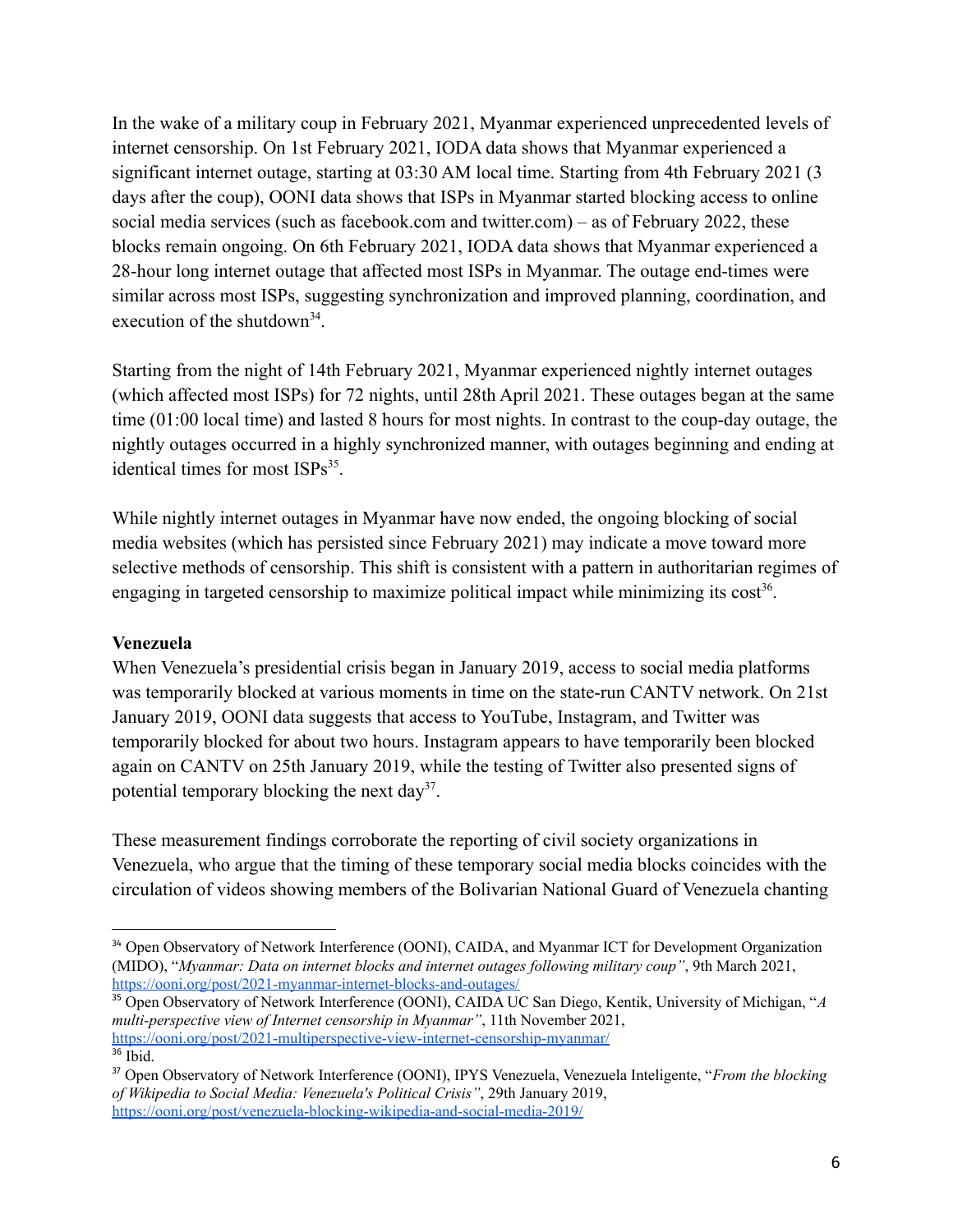anti-government slogans and showing solidarity with the opposition. They also argue that Instagram live streams (among other services that include streaming) became a popular source of live news in Venezuela during the crisis, and that the timing of the temporary blocking of Instagram, Youtube, Facebook and Periscope on 27th January 2019 coincided with an online statement made by Juan Guaidó<sup>38</sup>.

These censorship events suggest a shift in Venezuela's internet censorship landscape, as they mark the first time that fast-paced, tactical changes to censorship were reported in Venezuela.

# **Conclusion**

Over the past 5 years, the analysis of OONI censorship measurements from around the world has demonstrated clear patterns:

- Access to online social media platforms is commonly blocked during sensitive political time periods and periods of potential power transitions, such as elections and large-scale protests.
- Leading up to an intentional internet outage, and/or following the restoration of internet access (after an internet outage), access to social media services is commonly blocked (as seen, for example, in Ethiopia, Uganda, Zimbabwe, and Myanmar – discussed previously). This suggests that the targeted blocking of social media services may maximize political impact (for example, if used as a tool to stifle protests), while minimizing the cost to the country's economy (which may be incurred during a complete internet connectivity shutdown).

# **Recommendation**

The OHCHR call for submissions in support of the report on internet shutdowns and human rights mentions that shutdowns include *"bandwidth throttling to slow internet access, blocking of specific apps such as social media or messaging services and other services, and the partial or complete shutdown of access to the internet."*

OONI recommends that the OHCHR considers expanding this scope to also report on cases that involve the blocking of websites of marginalized communities.

Over the past 5 years, OONI data has provided evidence that a number of minority group websites are blocked around the world. In August 2021, OONI, OutRight Action International, and the Citizen Lab published a research report documenting the blocking of numerous LGBTIQ websites in Iran, Russia, the UAE, Saudi Arabia, Indonesia, and Malaysia<sup>39</sup>. OONI data also

<sup>38</sup> Ibid.

<sup>39</sup> Open Observatory of Network Interference (OONI), Citizen Lab, OutRight Action International, "*No Access: LGBTIQ Website Censorship in Six Countries"*, 31st August 2021, <https://ooni.org/post/2021-no-access-lgbtiq-website-censorship-six-countries/>